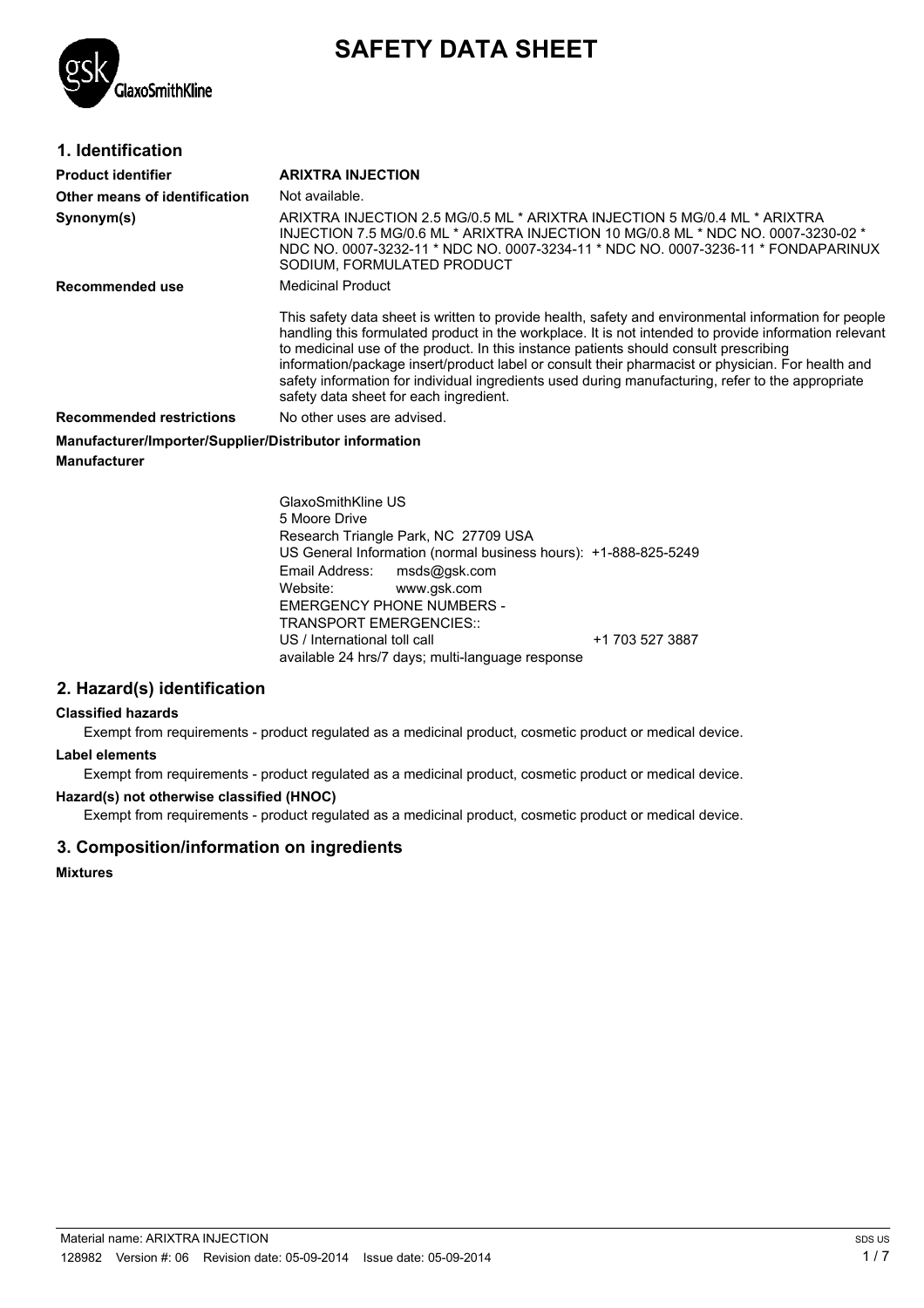| <b>Chemical name</b> | Common name and synonyms                                                                                                                                                                                                                                                                                                                                                                                                                                                                                                                                                                                                                                                                                                                       | <b>CAS number</b> | %   |
|----------------------|------------------------------------------------------------------------------------------------------------------------------------------------------------------------------------------------------------------------------------------------------------------------------------------------------------------------------------------------------------------------------------------------------------------------------------------------------------------------------------------------------------------------------------------------------------------------------------------------------------------------------------------------------------------------------------------------------------------------------------------------|-------------------|-----|
| FONDAPARINUX SODIUM  | <b>METHYL</b><br>O-(2-DEOXY-6-O-SULFO-2-SULFOAMINO-<br>ALPHA-D-GLUCOPYRANOSYL)-(1-4)-O-(B<br>ECAPDCILUCOP2YBEOR8-8L&BOOHSULFO-<br>2-SULFOAMINO-ALPHA-DGLUCOPYRANO<br>SYL)(1-4)-O-(2-O-SULFO-ALPHA-LIDOPYR<br>AND BYL4 RODEOXY-6-O-SULFO-2-SULF<br>OAMINO-ALPHA-D GLUCOPYRANOSIDE,<br>DECASODIUM SALT<br>PENTASACCHARIDE POLYSULFATED<br>DECASODIUM SALT<br>ALPHA-D-GLUCOPYRANOSIDE, METHYL<br>O-2-DEOXY-6-O-SULFO-2-(SULFOAMINO)-<br>ALPHA-D-GLUCOPYRANOSYL-(1-4)-O-BE<br>TA-D-GLUCOPYRANURONOSYL-(1-4)-O-2-<br>DEOXY-3,6-DI-OSULFO-2-(SULFOAMINO)-<br>ALPHA-D-GLUCOPYRANOSYL-(1-4)-O-2-O<br>-SULFO-ALPHA-L-IDOPYRANURONOSYL-(<br>1-4)-2-DEOXY-2-(SULFOAMINO)-,6-(HYDR<br>OGEN SULFATE), DECASODIUM SALT<br>SR90107A<br>ORG31540<br>GSK576428A | 114870-03-0       | 0.5 |

Other components below reportable levels 89.5

\*Designates that a specific chemical identity and/or percentage of composition has been withheld as a trade secret.

# **4. First-aid measures**

 $\overline{a}$ 

| <b>Inhalation</b>                                                            | In case of accident by inhalation: remove casualty to fresh air and keep at rest. If breathing is<br>difficult, trained personnel should give oxygen. If not breathing, give artificial respiration. Get<br>medical attention if symptoms occur.                                                              |
|------------------------------------------------------------------------------|---------------------------------------------------------------------------------------------------------------------------------------------------------------------------------------------------------------------------------------------------------------------------------------------------------------|
| <b>Skin contact</b>                                                          | Immediately flush skin with plenty of water. Take off contaminated clothing and wash before reuse.<br>Get medical attention if symptoms occur.                                                                                                                                                                |
| Eye contact                                                                  | Immediately flush eyes with plenty of water for at least 15 minutes. Get medical attention if<br>irritation develops and persists.                                                                                                                                                                            |
| Ingestion                                                                    | If swallowed, rinse mouth with water (only if the person is conscious). If ingestion of a large<br>amount does occur, call a poison control center immediately.                                                                                                                                               |
| <b>Most important</b><br>symptoms/effects, acute and<br>delayed              | The following adverse effects have been noted with therapeutic use of this material: impaired<br>blood coaquiation; bleeding.                                                                                                                                                                                 |
| Indication of immediate<br>medical attention and special<br>treatment needed | No specific antidotes are recommended. Treat according to locally accepted protocols. For<br>additional guidance, refer to the current prescribing information or to the local poison control<br>information centre.                                                                                          |
| <b>General information</b>                                                   | Ensure that medical personnel are aware of the material(s) involved, and take precautions to<br>protect themselves. Pre-placement and periodic health surveillance is not usually indicated. The<br>final determination of the need for health surveillance should be determined by local risk<br>assessment. |
| 5. Fire-fighting measures                                                    |                                                                                                                                                                                                                                                                                                               |
| Suitable extinguishing media                                                 | Foam. Dry chemical powder. Carbon dioxide (CO2). Water.                                                                                                                                                                                                                                                       |
| Unsuitable extinguishing<br>media                                            | None known.                                                                                                                                                                                                                                                                                                   |
| Specific hazards arising from<br>the chemical                                | During fire, gases hazardous to health may be formed.                                                                                                                                                                                                                                                         |

**Special protective equipment** Self-contained breathing apparatus and full protective clothing must be worn in case of fire.

Use water spray to cool unopened containers.

**Specific methods** Use standard firefighting procedures and consider the hazards of other involved materials. **General fire hazards** This product is expected to be non-combustible.

# **6. Accidental release measures**

**Personal precautions, protective equipment and emergency procedures**

**and precautions for firefighters**

**equipment/instructions**

**Fire-fighting**

Keep unnecessary personnel away. For personal protection, see section 8 of the SDS.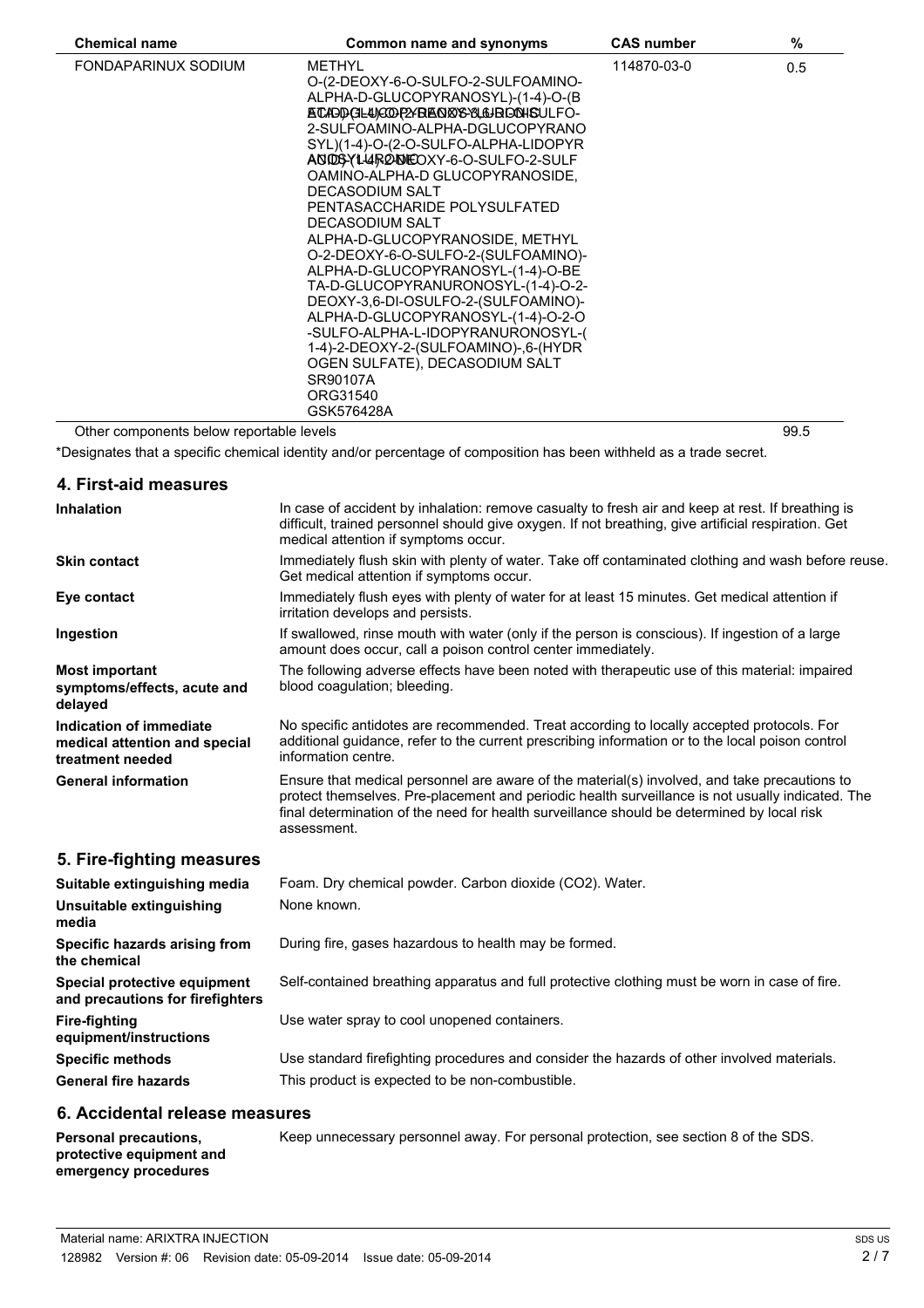**Methods and materials for containment and cleaning up** Stop the flow of material, if this is without risk. Dike far ahead of spill for later disposal. Following product recovery, flush area with water.

Never return spills to original containers for re-use. For waste disposal, see section 13 of the SDS. **Environmental precautions** Avoid discharge into drains, water courses or onto the ground.

# **7. Handling and storage**

**Conditions for safe storage, including any incompatibilities**

**Precautions for safe handling** Avoid prolonged exposure. Observe good industrial hygiene practices. Store in original tightly closed container. Store away from incompatible materials (see Section 10 of the SDS).

# **8. Exposure controls/personal protection**

#### **Occupational exposure limits**

| GSK<br><b>Components</b>                        | <b>Type</b>                                                           | Value                                                                                                                                                                                                                                                                                                                                                                                                                                                                                                                                                                                                 |
|-------------------------------------------------|-----------------------------------------------------------------------|-------------------------------------------------------------------------------------------------------------------------------------------------------------------------------------------------------------------------------------------------------------------------------------------------------------------------------------------------------------------------------------------------------------------------------------------------------------------------------------------------------------------------------------------------------------------------------------------------------|
| <b>FONDAPARINUX SODIUM</b><br>(CAS 114870-03-0) | 8 HR TWA                                                              | 50 mcg/m3                                                                                                                                                                                                                                                                                                                                                                                                                                                                                                                                                                                             |
|                                                 | <b>OHC</b>                                                            | 3                                                                                                                                                                                                                                                                                                                                                                                                                                                                                                                                                                                                     |
| <b>Biological limit values</b>                  | No biological exposure limits noted for the ingredient(s).            |                                                                                                                                                                                                                                                                                                                                                                                                                                                                                                                                                                                                       |
| Appropriate engineering<br>controls             | acceptable level.                                                     | An Exposure Control Approach (ECA) is established for operations involving this material based<br>upon the OEL/Occupational Hazard Category and the outcome of a site- or operation-specific risk<br>assessment. Good general ventilation (typically 10 air changes per hour) should be used.<br>Ventilation rates should be matched to conditions. If applicable, use process enclosures, local<br>exhaust ventilation, or other engineering controls to maintain airborne levels below recommended<br>exposure limits. If exposure limits have not been established, maintain airborne levels to an |
|                                                 | Individual protection measures, such as personal protective equipment |                                                                                                                                                                                                                                                                                                                                                                                                                                                                                                                                                                                                       |
| Eye/face protection                             | Not normally needed.                                                  |                                                                                                                                                                                                                                                                                                                                                                                                                                                                                                                                                                                                       |
| <b>Hand protection</b>                          | any solvents and other hazards present.                               | The choice of an appropriate glove does not only depend on its material but also on other quality<br>features and is different from one producer to the other. Glove selection must take into account                                                                                                                                                                                                                                                                                                                                                                                                 |
| <b>Other</b>                                    | Not normally needed.                                                  |                                                                                                                                                                                                                                                                                                                                                                                                                                                                                                                                                                                                       |
| <b>Respiratory protection</b>                   | No personal respiratory protective equipment normally required.       |                                                                                                                                                                                                                                                                                                                                                                                                                                                                                                                                                                                                       |
| <b>Thermal hazards</b>                          | Wear appropriate thermal protective clothing, when necessary.         |                                                                                                                                                                                                                                                                                                                                                                                                                                                                                                                                                                                                       |
| <b>General hygiene</b><br>considerations        | and protective equipment to remove contaminants.                      | An occupational/industrial hygiene monitoring method has been developed for this material. For<br>advice on suitable monitoring methods, seek guidance from a qualified environment, health and<br>safety professional. Always observe good personal hygiene measures, such as washing after<br>handling the material and before eating, drinking, and/or smoking. Routinely wash work clothing                                                                                                                                                                                                       |

# **9. Physical and chemical properties**

| Appearance                                   |                     |
|----------------------------------------------|---------------------|
| <b>Physical state</b>                        | Liquid.             |
| <b>Form</b>                                  | Pre-filled syringe. |
| Color                                        | Not available.      |
| Odor                                         | Not available.      |
| <b>Odor threshold</b>                        | Not available.      |
| рH                                           | Not available.      |
| <b>Melting point/freezing point</b>          | Not available.      |
| Initial boiling point and boiling<br>range   | Not available.      |
| <b>Flash point</b>                           | Not available.      |
| <b>Evaporation rate</b>                      | Not available.      |
| Flammability (solid, gas)                    | Not available.      |
| Upper/lower flammability or explosive limits |                     |
| <b>Flammability limit - lower</b><br>$(\%)$  | Not available.      |
| <b>Flammability limit - upper</b><br>$(\%)$  | Not available.      |
| Explosive limit - lower (%)                  | Not available.      |
| Explosive limit - upper (%)                  | Not available.      |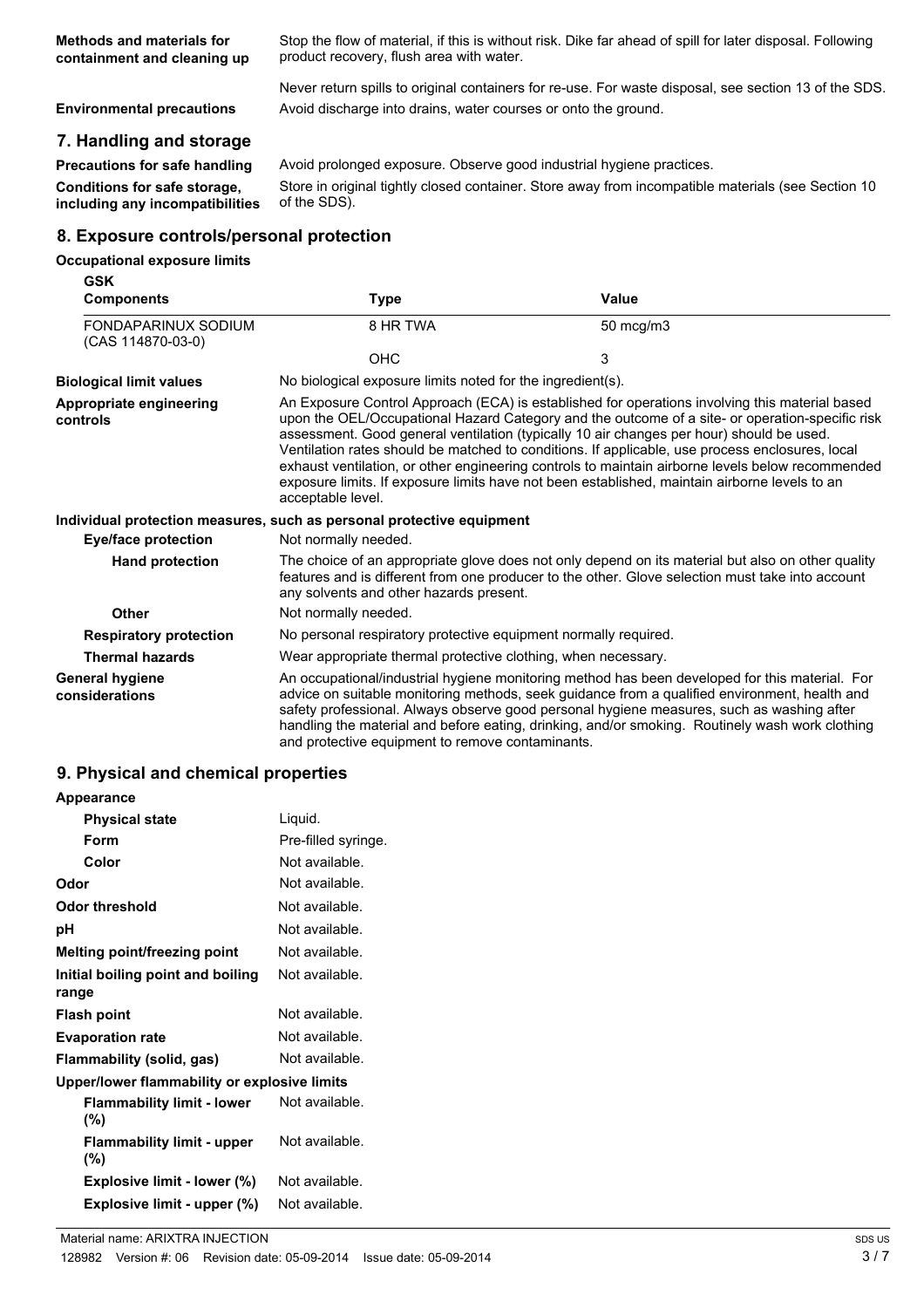| Vapor pressure                                                                                                                                                                                                                                                                                                                                                                       | Not available.   |
|--------------------------------------------------------------------------------------------------------------------------------------------------------------------------------------------------------------------------------------------------------------------------------------------------------------------------------------------------------------------------------------|------------------|
| Vapor density                                                                                                                                                                                                                                                                                                                                                                        | Not available.   |
| <b>Relative density</b>                                                                                                                                                                                                                                                                                                                                                              | Not available.   |
| Solubility(ies)                                                                                                                                                                                                                                                                                                                                                                      |                  |
| Solubility (water)                                                                                                                                                                                                                                                                                                                                                                   | Not available.   |
| <b>Partition coefficient</b><br>(n-octanol/water)                                                                                                                                                                                                                                                                                                                                    | Not available.   |
| <b>Auto-ignition temperature</b>                                                                                                                                                                                                                                                                                                                                                     | Not available.   |
| <b>Decomposition temperature</b>                                                                                                                                                                                                                                                                                                                                                     | Not available.   |
| <b>Viscosity</b>                                                                                                                                                                                                                                                                                                                                                                     | Not available.   |
| <b>Other information</b>                                                                                                                                                                                                                                                                                                                                                             |                  |
| <b>Percent volatile</b>                                                                                                                                                                                                                                                                                                                                                              | 98.7 % estimated |
| $\overline{a}$ $\overline{a}$ $\overline{a}$ $\overline{a}$ $\overline{a}$ $\overline{a}$ $\overline{a}$ $\overline{a}$ $\overline{a}$ $\overline{a}$ $\overline{a}$ $\overline{a}$ $\overline{a}$ $\overline{a}$ $\overline{a}$ $\overline{a}$ $\overline{a}$ $\overline{a}$ $\overline{a}$ $\overline{a}$ $\overline{a}$ $\overline{a}$ $\overline{a}$ $\overline{a}$ $\overline{$ |                  |

# **10. Stability and reactivity**

| <b>Reactivity</b>                            | Not available.                                                                          |
|----------------------------------------------|-----------------------------------------------------------------------------------------|
| <b>Chemical stability</b>                    | Material is stable under normal conditions.                                             |
| <b>Possibility of hazardous</b><br>reactions | No dangerous reaction known under conditions of normal use.                             |
| <b>Conditions to avoid</b>                   | Contact with incompatible materials.                                                    |
| Incompatible materials                       | Strong oxidizing agents.                                                                |
| <b>Hazardous decomposition</b><br>products   | Irritating and/or toxic fumes and gases may be emitted upon the products decomposition. |

# **11. Toxicological information**

# **Information on likely routes of exposure**

| Ingestion                                                                          | Health injuries are not known or expected under normal use. Expected to be a low ingestion<br>hazard.                                        |
|------------------------------------------------------------------------------------|----------------------------------------------------------------------------------------------------------------------------------------------|
| <b>Inhalation</b>                                                                  | Health injuries are not known or expected under normal use.                                                                                  |
| <b>Skin contact</b>                                                                | Health injuries are not known or expected under normal use.                                                                                  |
| Eye contact                                                                        | Health injuries are not known or expected under normal use. Direct contact with eyes may cause<br>temporary irritation.                      |
| Symptoms related to the<br>physical, chemical and<br>toxicological characteristics | None known.<br>The following adverse effects have been noted with therapeutic use of this material: impaired<br>blood coaquiation; bleeding. |

# **Information on toxicological effects**

| <b>Acute toxicity</b>                 |                | Health injuries are not known or expected under normal use. |  |  |
|---------------------------------------|----------------|-------------------------------------------------------------|--|--|
| <b>Components</b>                     | <b>Species</b> | <b>Test Results</b>                                         |  |  |
| FONDAPARINUX SODIUM (CAS 114870-03-0) |                |                                                             |  |  |
| <b>Acute</b>                          |                |                                                             |  |  |
| Other                                 |                |                                                             |  |  |
| LD                                    | Rat            | > 40 mg/kg subcutaneous injection                           |  |  |

**Skin corrosion/irritation** Health injuries are not known or expected under normal use.

| <b>Irritation Corrosion - Skin</b>          |                                                                                                                         |                                                                                                                                                                                 |  |
|---------------------------------------------|-------------------------------------------------------------------------------------------------------------------------|---------------------------------------------------------------------------------------------------------------------------------------------------------------------------------|--|
| FONDAPARINUX SODIUM                         |                                                                                                                         | Acute dermal irritation<br><b>Result: Negative</b><br>Species: Rabbit                                                                                                           |  |
| Serious eye damage/eye<br><i>irritation</i> | Health injuries are not known or expected under normal use. Direct contact with eyes may cause<br>temporary irritation. |                                                                                                                                                                                 |  |
| Eye                                         |                                                                                                                         |                                                                                                                                                                                 |  |
| FONDAPARINUX SODIUM                         |                                                                                                                         | Acute ocular irritation<br><b>Result: Negative</b><br>Species: Rabbit                                                                                                           |  |
| Respiratory or skin sensitization           |                                                                                                                         |                                                                                                                                                                                 |  |
| <b>Respiratory sensitization</b>            | Not available.                                                                                                          |                                                                                                                                                                                 |  |
| <b>Skin sensitization</b>                   |                                                                                                                         | Health injuries are not known or expected under normal use.                                                                                                                     |  |
| Germ cell mutagenicity                      |                                                                                                                         | No data available to indicate product or any components present at greater than 0.1% are<br>mutagenic or genotoxic. Health injuries are not known or expected under normal use. |  |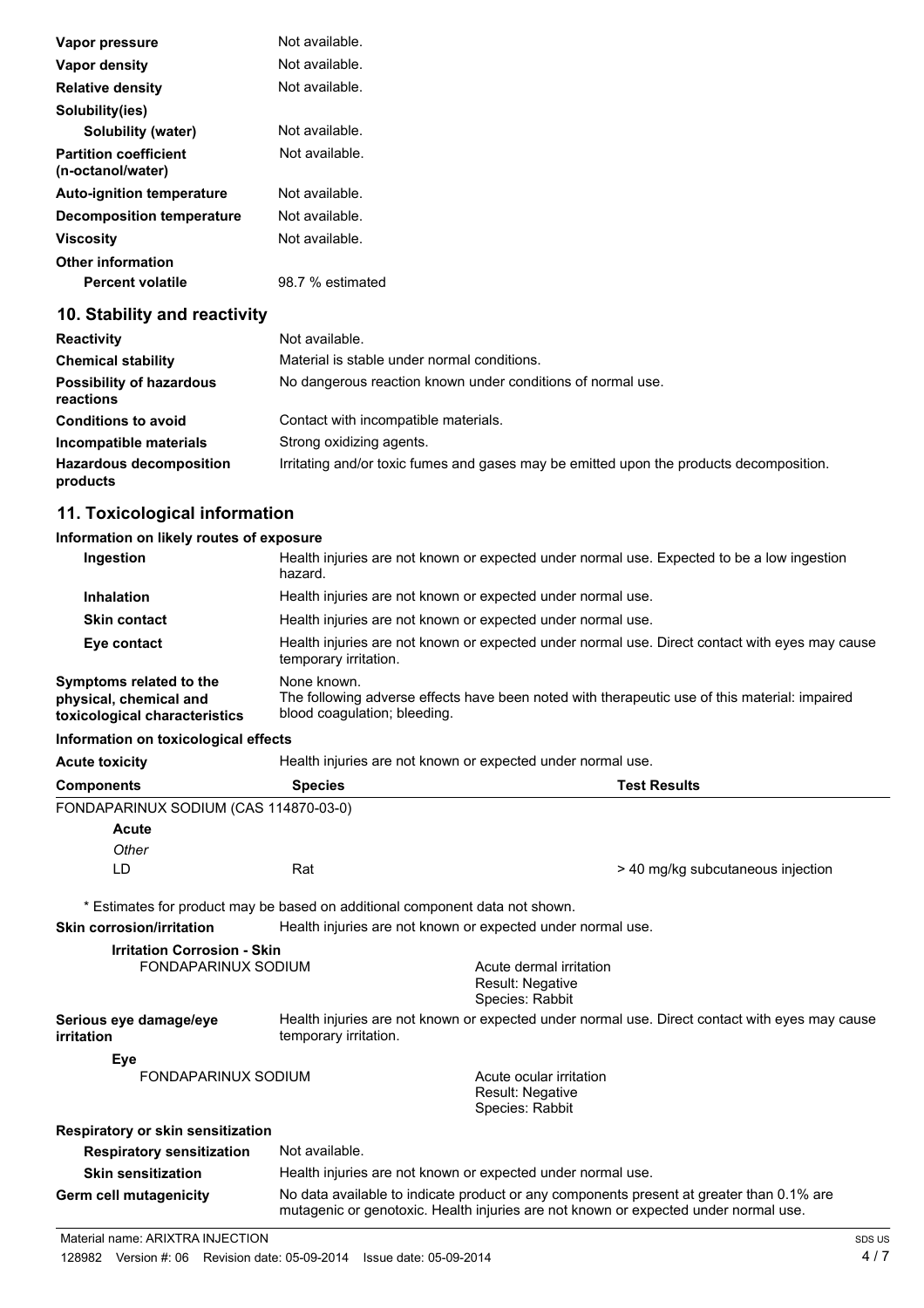| <b>Mutagenicity</b>                                                               |                                                                                                                                                |                                             |                                                                              |                                                                                                                                                                                                       |
|-----------------------------------------------------------------------------------|------------------------------------------------------------------------------------------------------------------------------------------------|---------------------------------------------|------------------------------------------------------------------------------|-------------------------------------------------------------------------------------------------------------------------------------------------------------------------------------------------------|
| <b>FONDAPARINUX SODIUM</b>                                                        |                                                                                                                                                |                                             | Ames Assay, GLP assay                                                        |                                                                                                                                                                                                       |
|                                                                                   |                                                                                                                                                |                                             | Result: Negative<br>Chromosomal Aberration Assay In Vitro, human lymphocytes |                                                                                                                                                                                                       |
|                                                                                   |                                                                                                                                                |                                             | Result: Negative                                                             |                                                                                                                                                                                                       |
|                                                                                   |                                                                                                                                                |                                             | Micronucleus Test, GLP assay                                                 |                                                                                                                                                                                                       |
|                                                                                   |                                                                                                                                                |                                             | Result: Negative<br>Species: Rat                                             |                                                                                                                                                                                                       |
|                                                                                   |                                                                                                                                                |                                             |                                                                              | Mouse Lymphoma Cell (L5178Y) Mutation Assay, GLP assay                                                                                                                                                |
|                                                                                   |                                                                                                                                                |                                             | Result: Negative                                                             |                                                                                                                                                                                                       |
|                                                                                   |                                                                                                                                                |                                             | Unscheduled DNA Synthesis in vivo<br>Result: Negative                        |                                                                                                                                                                                                       |
|                                                                                   |                                                                                                                                                |                                             | Species: Rat                                                                 |                                                                                                                                                                                                       |
| Carcinogenicity                                                                   | Health injuries are not known or expected under normal use. This product is not considered to be<br>a carcinogen by IARC, ACGIH, NTP, or OSHA. |                                             |                                                                              |                                                                                                                                                                                                       |
| US. OSHA Specifically Regulated Substances (29 CFR 1910.1001-1050)<br>Not listed. |                                                                                                                                                |                                             |                                                                              |                                                                                                                                                                                                       |
| <b>Reproductive toxicity</b>                                                      |                                                                                                                                                |                                             | Health injuries are not known or expected under normal use.                  |                                                                                                                                                                                                       |
| <b>Reproductivity</b>                                                             |                                                                                                                                                |                                             |                                                                              |                                                                                                                                                                                                       |
| <b>FONDAPARINUX SODIUM</b>                                                        |                                                                                                                                                |                                             |                                                                              | Embryo-foetal development, sub-cutaneous administration                                                                                                                                               |
|                                                                                   |                                                                                                                                                |                                             | foetal effects                                                               | Result: NOAEL = 10 mg/kg/day (maximum dose); no adverse                                                                                                                                               |
|                                                                                   |                                                                                                                                                |                                             | Species: Rabbit                                                              |                                                                                                                                                                                                       |
|                                                                                   |                                                                                                                                                |                                             |                                                                              | Embryo-foetal development, sub-cutaneous administration                                                                                                                                               |
|                                                                                   |                                                                                                                                                |                                             | foetal effects                                                               | Result: NOAEL = 10 mg/kg/day (maximum dose); no adverse                                                                                                                                               |
|                                                                                   |                                                                                                                                                |                                             | Species: Rat                                                                 |                                                                                                                                                                                                       |
|                                                                                   |                                                                                                                                                |                                             | Fertility, sub-cutaneous administration                                      | Result: NOAEL = 10 mg/kg/day (maximum dose tested)                                                                                                                                                    |
|                                                                                   |                                                                                                                                                |                                             | Species: Rat                                                                 |                                                                                                                                                                                                       |
| Specific target organ toxicity -<br>single exposure                               | None known.                                                                                                                                    |                                             |                                                                              |                                                                                                                                                                                                       |
| Specific target organ toxicity -<br>repeated exposure                             | None known.                                                                                                                                    |                                             |                                                                              |                                                                                                                                                                                                       |
| <b>Aspiration hazard</b>                                                          |                                                                                                                                                | Not likely, due to the form of the product. |                                                                              |                                                                                                                                                                                                       |
|                                                                                   |                                                                                                                                                |                                             |                                                                              |                                                                                                                                                                                                       |
| 12. Ecological information                                                        |                                                                                                                                                |                                             |                                                                              |                                                                                                                                                                                                       |
| <b>Ecotoxicity</b>                                                                |                                                                                                                                                |                                             |                                                                              | The product is not classified as environmentally hazardous. However, this does not exclude the<br>possibility that large or frequent spills can have a harmful or damaging effect on the environment. |
| <b>Components</b>                                                                 |                                                                                                                                                | <b>Species</b>                              |                                                                              | <b>Test Results</b>                                                                                                                                                                                   |
| FONDAPARINUX SODIUM (CAS 114870-03-0)                                             |                                                                                                                                                |                                             |                                                                              |                                                                                                                                                                                                       |
| <b>Aquatic</b>                                                                    |                                                                                                                                                |                                             |                                                                              |                                                                                                                                                                                                       |
| Acute                                                                             |                                                                                                                                                |                                             |                                                                              |                                                                                                                                                                                                       |
| Algae                                                                             | <b>EC50</b>                                                                                                                                    | Algae                                       |                                                                              | > 100 mg/l, 96 hours QSAR Estimate                                                                                                                                                                    |
| Crustacea                                                                         | EC50                                                                                                                                           | Daphnia                                     |                                                                              | > 100 mg/l, 48 hours QSAR Estimate                                                                                                                                                                    |
| Fish                                                                              | <b>EC50</b>                                                                                                                                    | Fish                                        |                                                                              | > 100 mg/l, 96 hours QSAR Estimate                                                                                                                                                                    |
| Persistence and degradability                                                     |                                                                                                                                                |                                             | No data is available on the degradability of this product.                   |                                                                                                                                                                                                       |
| <b>Hydrolysis</b>                                                                 |                                                                                                                                                |                                             |                                                                              |                                                                                                                                                                                                       |
| Half-life (Hydrolysis-neutral)                                                    |                                                                                                                                                |                                             |                                                                              |                                                                                                                                                                                                       |
| <b>FONDAPARINUX SODIUM</b>                                                        |                                                                                                                                                |                                             | > 1 Years Measured, pH 7 Buffer Solution                                     |                                                                                                                                                                                                       |
| <b>Bioaccumulative potential</b>                                                  | No data available.                                                                                                                             |                                             |                                                                              |                                                                                                                                                                                                       |
| Partition coefficient n-octanol / water (log Kow)<br>FONDAPARINUX SODIUM          |                                                                                                                                                |                                             | 3.02 (Measured).                                                             |                                                                                                                                                                                                       |
| <b>Mobility in soil</b>                                                           | No data available.                                                                                                                             |                                             |                                                                              |                                                                                                                                                                                                       |
| <b>Mobility in general</b>                                                        | Not available.                                                                                                                                 |                                             |                                                                              |                                                                                                                                                                                                       |
| <b>Volatility</b>                                                                 |                                                                                                                                                |                                             |                                                                              |                                                                                                                                                                                                       |
| Henry's law<br><b>FONDAPARINUX SODIUM</b>                                         |                                                                                                                                                |                                             |                                                                              |                                                                                                                                                                                                       |
|                                                                                   |                                                                                                                                                |                                             |                                                                              |                                                                                                                                                                                                       |
|                                                                                   |                                                                                                                                                |                                             | > 9.67 atm m <sup>2</sup> 3/mol Calculated                                   |                                                                                                                                                                                                       |
| Other adverse effects                                                             | Not available.                                                                                                                                 |                                             |                                                                              |                                                                                                                                                                                                       |
| 13. Disposal considerations<br><b>Disposal instructions</b>                       |                                                                                                                                                |                                             |                                                                              | Collect and reclaim or dispose in sealed containers at licensed waste disposal site.                                                                                                                  |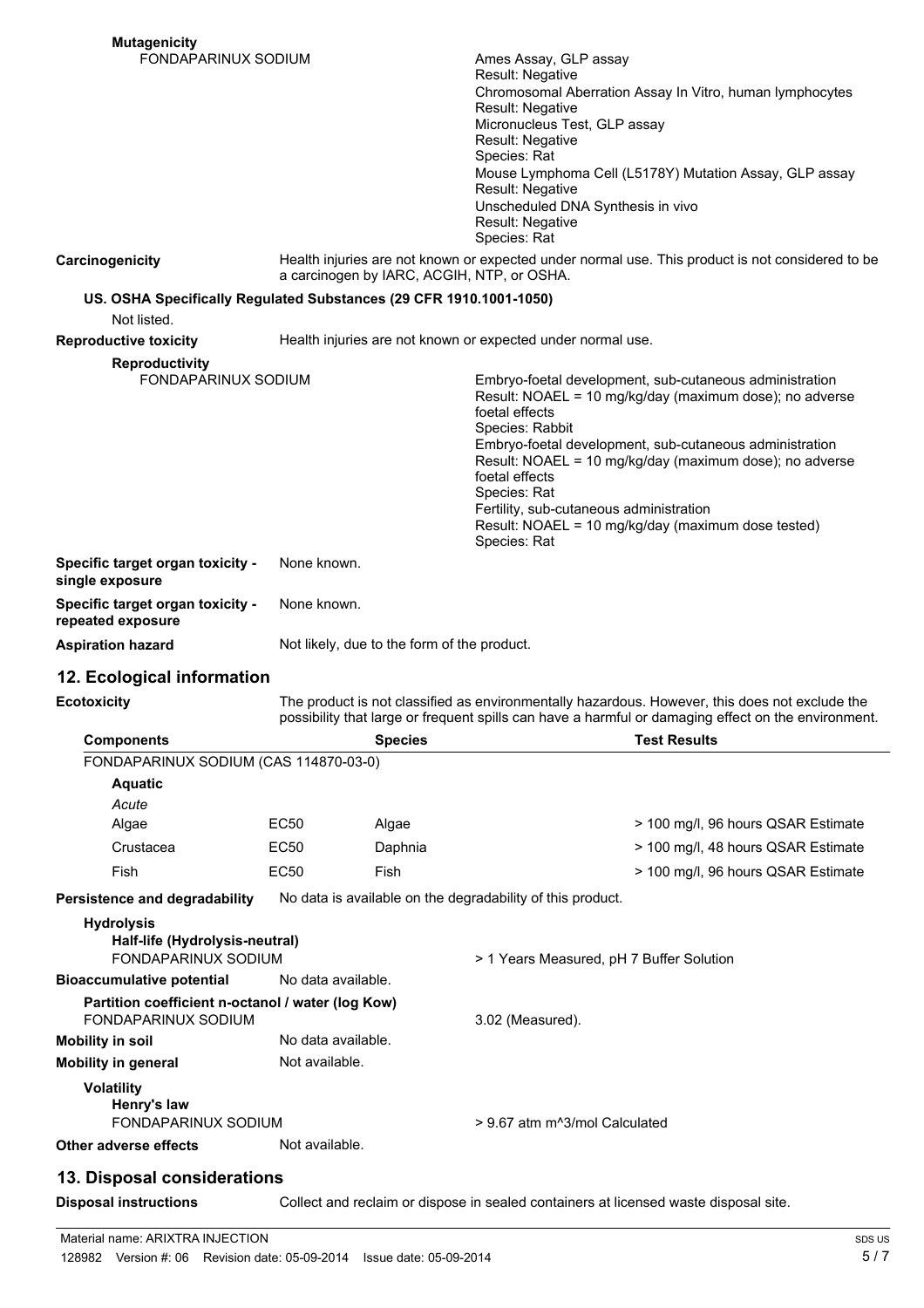| Local disposal regulations               | Dispose in accordance with all applicable regulations.                                                                                                                                                                 |
|------------------------------------------|------------------------------------------------------------------------------------------------------------------------------------------------------------------------------------------------------------------------|
| Hazardous waste code                     | The waste code should be assigned in discussion between the user, the producer and the waste<br>disposal company.                                                                                                      |
| Waste from residues / unused<br>products | Dispose of in accordance with local regulations. Empty containers or liners may retain some<br>product residues. This material and its container must be disposed of in a safe manner (see:<br>Disposal instructions). |
| Contaminated packaging                   | Empty containers should be taken to an approved waste handling site for recycling or disposal.<br>Since emptied containers may retain product residue, follow label warnings even after container is<br>emptied.       |

#### **14. Transport information**

#### **DOT**

Not regulated as a dangerous good.

#### **IATA**

Not regulated as dangerous goods.

#### **IMDG**

Not regulated as dangerous goods.

MARPOL Annex II applies to liquids used in a ship's operation that pose a threat to the marine environment. These materials may not be transported in bulk. **Transport in bulk according to Annex II of MARPOL 73/78 and the IBC Code**

# **15. Regulatory information**

**US federal regulations** One or more components are not listed on TSCA.

**TSCA Section 12(b) Export Notification (40 CFR 707, Subpt. D)**

Not regulated.

**CERCLA Hazardous Substance List (40 CFR 302.4)**

Not listed.

**SARA 304 Emergency release notification**

Not regulated.

**US. OSHA Specifically Regulated Substances (29 CFR 1910.1001-1050)**

Not listed.

#### **Superfund Amendments and Reauthorization Act of 1986 (SARA)**

**Hazard categories** Immediate Hazard - Yes Delayed Hazard - No Fire Hazard - No Pressure Hazard - No Reactivity Hazard - No

**SARA 302 Extremely hazardous substance** Not listed. **SARA 311/312 Hazardous** No

**chemical SARA 313 (TRI reporting)**

Not regulated.

# **Other federal regulations**

**Clean Air Act (CAA) Section 112 Hazardous Air Pollutants (HAPs) List**

Not regulated.

**Clean Air Act (CAA) Section 112(r) Accidental Release Prevention (40 CFR 68.130)**

Not regulated.

**Safe Drinking Water Act (SDWA)** Not regulated.

# **US state regulations**

**US. Massachusetts RTK - Substance List**

Not regulated.

**US. New Jersey Worker and Community Right-to-Know Act**

Not regulated.

**US. Pennsylvania RTK - Hazardous Substances**

Not regulated. **US. Rhode Island RTK**

# Not regulated.